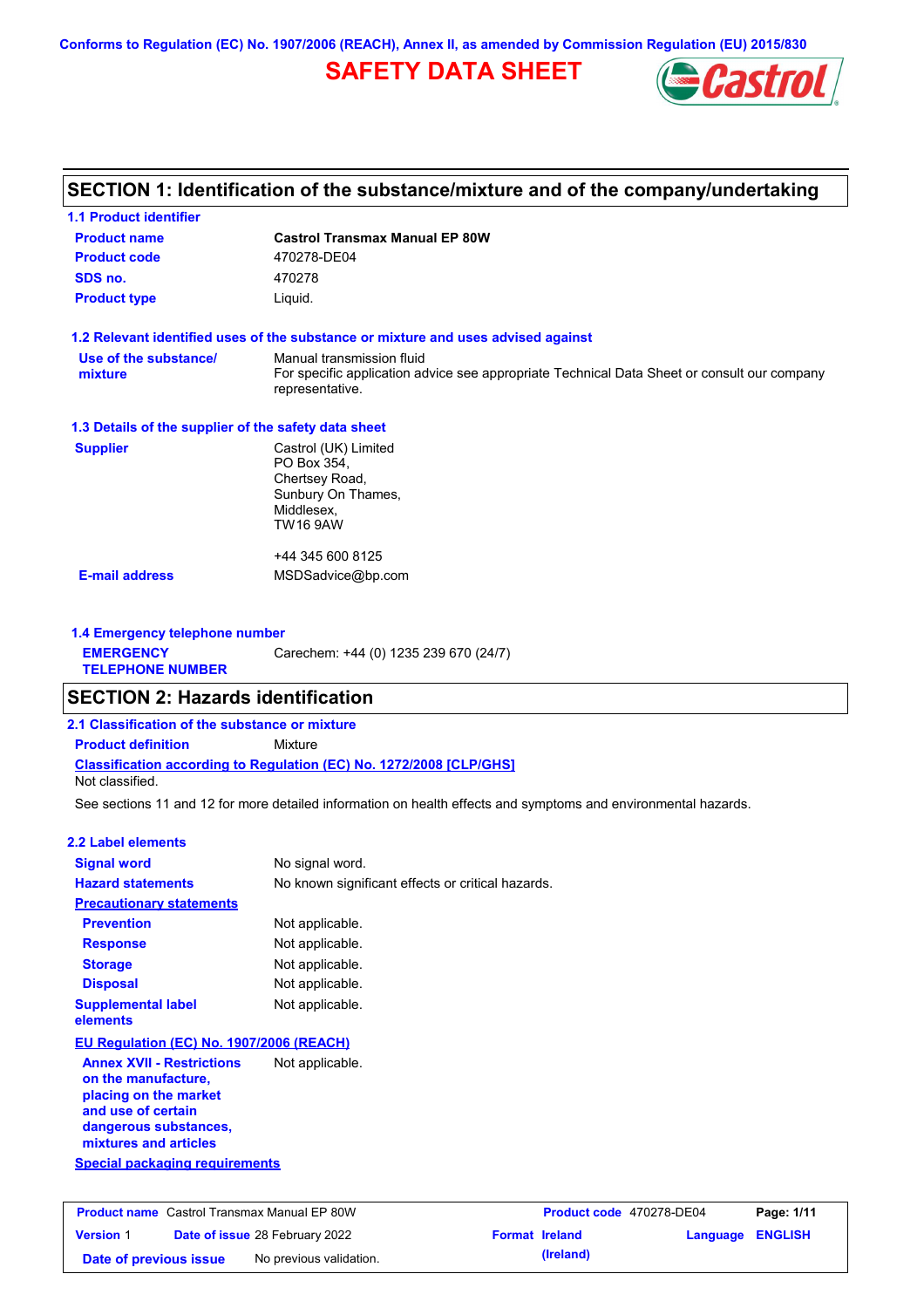# **SECTION 2: Hazards identification**

| <b>Containers to be fitted</b><br>with child-resistant<br>fastenings                                                     | Not applicable.                                                                                               |
|--------------------------------------------------------------------------------------------------------------------------|---------------------------------------------------------------------------------------------------------------|
| <b>Tactile warning of danger</b>                                                                                         | Not applicable.                                                                                               |
| 2.3 Other hazards                                                                                                        |                                                                                                               |
| <b>Results of PBT and vPvB</b><br>assessment                                                                             | Product does not meet the criteria for PBT or vPvB according to Regulation (EC) No. 1907/2006,<br>Annex XIII. |
| <b>Product meets the criteria</b><br>for PBT or vPvB according<br>to Regulation (EC) No.<br><b>1907/2006, Annex XIII</b> | This mixture does not contain any substances that are assessed to be a PBT or a vPvB.                         |
| Other hazards which do<br>not result in classification                                                                   | Defatting to the skin.                                                                                        |

### **SECTION 3: Composition/information on ingredients**

Mixture

### **3.2 Mixtures**

**Product definition**

Highly refined base oil (IP 346 DMSO extract < 3%). Proprietary performance additives.

| <b>Product/ingredient</b><br>name                         | <b>Identifiers</b>                                                                   | %   | <b>Regulation (EC) No.</b><br><b>1272/2008 [CLP]</b> | <b>Type</b> |
|-----------------------------------------------------------|--------------------------------------------------------------------------------------|-----|------------------------------------------------------|-------------|
| Distillates (petroleum), hydrotreated<br>heavy paraffinic | REACH #: 01-2119484627-25<br>EC: 265-157-1<br>CAS: 64742-54-7<br>Index: 649-467-00-8 | 290 | Not classified.                                      | $[2]$       |

### Type

[1] Substance classified with a health or environmental hazard

[2] Substance with a workplace exposure limit

[3] Substance meets the criteria for PBT according to Regulation (EC) No. 1907/2006, Annex XIII

[4] Substance meets the criteria for vPvB according to Regulation (EC) No. 1907/2006, Annex XIII

[5] Substance of equivalent concern

[6] Additional disclosure due to company policy

Occupational exposure limits, if available, are listed in Section 8.

### **SECTION 4: First aid measures**

### **4.1 Description of first aid measures**

| <b>Eye contact</b>                | In case of contact, immediately flush eyes with plenty of water for at least 15 minutes. Eyelids<br>should be held away from the eyeball to ensure thorough rinsing. Check for and remove any<br>contact lenses. Get medical attention. |
|-----------------------------------|-----------------------------------------------------------------------------------------------------------------------------------------------------------------------------------------------------------------------------------------|
| <b>Skin contact</b>               | Wash skin thoroughly with soap and water or use recognised skin cleanser. Remove<br>contaminated clothing and shoes. Wash clothing before reuse. Clean shoes thoroughly before<br>reuse. Get medical attention if irritation develops.  |
| <b>Inhalation</b>                 | If inhaled, remove to fresh air. Get medical attention if symptoms occur.                                                                                                                                                               |
| <b>Ingestion</b>                  | Do not induce vomiting unless directed to do so by medical personnel. Get medical attention if<br>symptoms occur.                                                                                                                       |
| <b>Protection of first-aiders</b> | No action shall be taken involving any personal risk or without suitable training.                                                                                                                                                      |

### **4.2 Most important symptoms and effects, both acute and delayed**

See Section 11 for more detailed information on health effects and symptoms.

| <b>Potential acute health effects</b>                                                             |                                                                                                                   |  |                          |          |                |
|---------------------------------------------------------------------------------------------------|-------------------------------------------------------------------------------------------------------------------|--|--------------------------|----------|----------------|
| <b>Inhalation</b>                                                                                 | Vapour inhalation under ambient conditions is not normally a problem due to low vapour<br>pressure.               |  |                          |          |                |
| No known significant effects or critical hazards.<br>Ingestion                                    |                                                                                                                   |  |                          |          |                |
| <b>Skin contact</b>                                                                               | Defatting to the skin. May cause skin dryness and irritation.                                                     |  |                          |          |                |
| Eye contact                                                                                       | No known significant effects or critical hazards.                                                                 |  |                          |          |                |
| <u>Delaved and immediate effects as well as chronic effects from short and long-term exposure</u> |                                                                                                                   |  |                          |          |                |
| <b>Inhalation</b>                                                                                 | Overexposure to the inhalation of airborne droplets or aerosols may cause irritation of the<br>respiratory tract. |  |                          |          |                |
| <b>Ingestion</b>                                                                                  | Ingestion of large quantities may cause nausea and diarrhoea.                                                     |  |                          |          |                |
| <b>Product name</b> Castrol Transmax Manual EP 80W                                                |                                                                                                                   |  | Product code 470278-DE04 |          | Page: 2/11     |
| <b>Version 1</b>                                                                                  | <b>Date of issue 28 February 2022</b>                                                                             |  | <b>Format Ireland</b>    | Language | <b>ENGLISH</b> |
| Date of previous issue                                                                            | No previous validation.                                                                                           |  | (Ireland)                |          |                |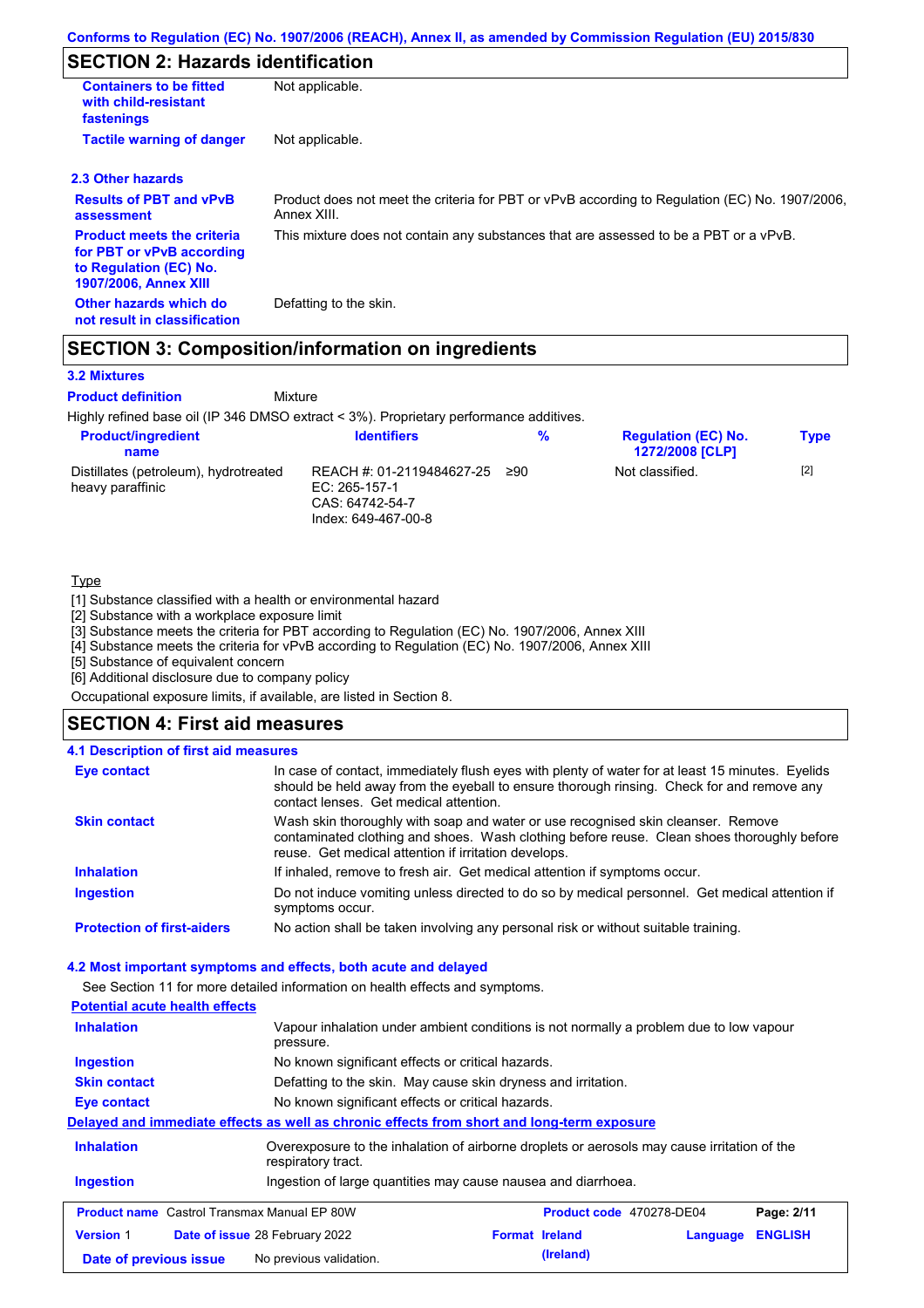|                                                           | Conforms to Regulation (EC) No. 1907/2006 (REACH), Annex II, as amended by Commission Regulation (EU) 2015/830                                                                                                                                                                                                                                                    |  |  |  |  |
|-----------------------------------------------------------|-------------------------------------------------------------------------------------------------------------------------------------------------------------------------------------------------------------------------------------------------------------------------------------------------------------------------------------------------------------------|--|--|--|--|
| <b>SECTION 4: First aid measures</b>                      |                                                                                                                                                                                                                                                                                                                                                                   |  |  |  |  |
| <b>Skin contact</b>                                       | Prolonged or repeated contact can defat the skin and lead to irritation and/or dermatitis.                                                                                                                                                                                                                                                                        |  |  |  |  |
| <b>Eye contact</b>                                        | Potential risk of transient stinging or redness if accidental eye contact occurs.                                                                                                                                                                                                                                                                                 |  |  |  |  |
|                                                           | 4.3 Indication of any immediate medical attention and special treatment needed                                                                                                                                                                                                                                                                                    |  |  |  |  |
| <b>Notes to physician</b>                                 | Treatment should in general be symptomatic and directed to relieving any effects.                                                                                                                                                                                                                                                                                 |  |  |  |  |
| <b>SECTION 5: Firefighting measures</b>                   |                                                                                                                                                                                                                                                                                                                                                                   |  |  |  |  |
| 5.1 Extinguishing media                                   |                                                                                                                                                                                                                                                                                                                                                                   |  |  |  |  |
| <b>Suitable extinguishing</b><br>media                    | In case of fire, use foam, dry chemical or carbon dioxide extinguisher or spray.                                                                                                                                                                                                                                                                                  |  |  |  |  |
| <b>Unsuitable extinguishing</b><br>media                  | Do not use water jet. The use of a water jet may cause the fire to spread by splashing the<br>burning product.                                                                                                                                                                                                                                                    |  |  |  |  |
| 5.2 Special hazards arising from the substance or mixture |                                                                                                                                                                                                                                                                                                                                                                   |  |  |  |  |
| <b>Hazards from the</b><br>substance or mixture           | In a fire or if heated, a pressure increase will occur and the container may burst.                                                                                                                                                                                                                                                                               |  |  |  |  |
| <b>Hazardous combustion</b><br>products                   | Combustion products may include the following:<br>carbon oxides (CO, CO <sub>2</sub> ) (carbon monoxide, carbon dioxide)<br>sulphur oxides (SO, SO <sub>2</sub> , etc.)                                                                                                                                                                                           |  |  |  |  |
| <b>5.3 Advice for firefighters</b>                        |                                                                                                                                                                                                                                                                                                                                                                   |  |  |  |  |
| <b>Special precautions for</b><br>fire-fighters           | No action shall be taken involving any personal risk or without suitable training. Promptly<br>isolate the scene by removing all persons from the vicinity of the incident if there is a fire.                                                                                                                                                                    |  |  |  |  |
| <b>Special protective</b><br>equipment for fire-fighters  | Fire-fighters should wear appropriate protective equipment and self-contained breathing<br>apparatus (SCBA) with a full face-piece operated in positive pressure mode. Clothing for fire-<br>fighters (including helmets, protective boots and gloves) conforming to European standard EN<br>469 will provide a basic level of protection for chemical incidents. |  |  |  |  |
| <b>SECTION 6: Accidental release measures</b>             |                                                                                                                                                                                                                                                                                                                                                                   |  |  |  |  |
|                                                           |                                                                                                                                                                                                                                                                                                                                                                   |  |  |  |  |

|                                                          | 6.1 Personal precautions, protective equipment and emergency procedures                                                                                                                                                                                                                                                                                                                        |
|----------------------------------------------------------|------------------------------------------------------------------------------------------------------------------------------------------------------------------------------------------------------------------------------------------------------------------------------------------------------------------------------------------------------------------------------------------------|
| For non-emergency<br>personnel                           | No action shall be taken involving any personal risk or without suitable training. Evacuate<br>surrounding areas. Keep unnecessary and unprotected personnel from entering. Do not touch<br>or walk through spilt material. Floors may be slippery; use care to avoid falling. Put on<br>appropriate personal protective equipment.                                                            |
| For emergency responders                                 | If specialised clothing is required to deal with the spillage, take note of any information in<br>Section 8 on suitable and unsuitable materials. See also the information in "For non-<br>emergency personnel".                                                                                                                                                                               |
| <b>6.2 Environmental</b><br><b>precautions</b>           | Avoid dispersal of spilt material and runoff and contact with soil, waterways, drains and sewers.<br>Inform the relevant authorities if the product has caused environmental pollution (sewers,<br>waterways, soil or air).                                                                                                                                                                    |
| 6.3 Methods and material for containment and cleaning up |                                                                                                                                                                                                                                                                                                                                                                                                |
| <b>Small spill</b>                                       | Stop leak if without risk. Move containers from spill area. Absorb with an inert material and<br>place in an appropriate waste disposal container. Dispose of via a licensed waste disposal<br>contractor.                                                                                                                                                                                     |
| <b>Large spill</b>                                       | Stop leak if without risk. Move containers from spill area. Prevent entry into sewers, water<br>courses, basements or confined areas. Contain and collect spillage with non-combustible,<br>absorbent material e.g. sand, earth, vermiculite or diatomaceous earth and place in container<br>for disposal according to local regulations. Dispose of via a licensed waste disposal contractor. |
| 6.4 Reference to other<br><b>sections</b>                | See Section 1 for emergency contact information.<br>See Section 5 for firefighting measures.<br>See Section 8 for information on appropriate personal protective equipment.<br>See Section 12 for environmental precautions.<br>See Section 13 for additional waste treatment information.                                                                                                     |

| <b>Product name</b> Castrol Transmax Manual EP 80W |  | <b>Product code</b> 470278-DE04       |  | Page: 3/11            |                         |  |
|----------------------------------------------------|--|---------------------------------------|--|-----------------------|-------------------------|--|
| <b>Version 1</b>                                   |  | <b>Date of issue 28 February 2022</b> |  | <b>Format Ireland</b> | <b>Language ENGLISH</b> |  |
| Date of previous issue                             |  | No previous validation.               |  | (Ireland)             |                         |  |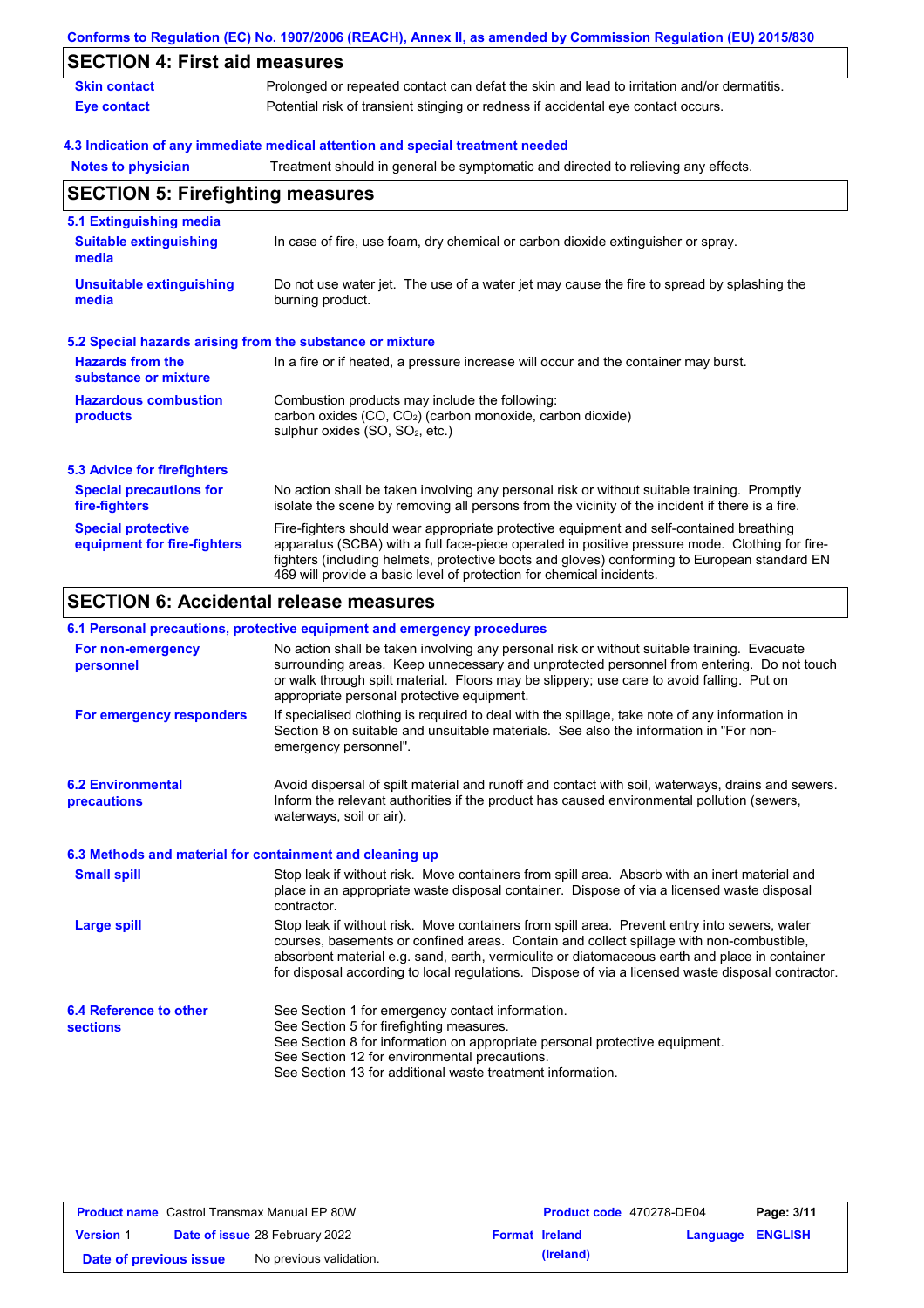### **SECTION 7: Handling and storage**

| 7.1 Precautions for safe handling                                                    |                                                                                                                                                                                                                                                                                                                                                                                                                                                                                          |
|--------------------------------------------------------------------------------------|------------------------------------------------------------------------------------------------------------------------------------------------------------------------------------------------------------------------------------------------------------------------------------------------------------------------------------------------------------------------------------------------------------------------------------------------------------------------------------------|
| <b>Protective measures</b>                                                           | Put on appropriate personal protective equipment.                                                                                                                                                                                                                                                                                                                                                                                                                                        |
| <b>Advice on general</b><br>occupational hygiene                                     | Eating, drinking and smoking should be prohibited in areas where this material is handled,<br>stored and processed. Wash thoroughly after handling. Remove contaminated clothing and<br>protective equipment before entering eating areas. See also Section 8 for additional<br>information on hygiene measures.                                                                                                                                                                         |
| <b>7.2 Conditions for safe</b><br>storage, including any<br><i>incompatibilities</i> | Store in accordance with local regulations. Store in a dry, cool and well-ventilated area, away<br>from incompatible materials (see Section 10). Keep away from heat and direct sunlight. Keep<br>container tightly closed and sealed until ready for use. Containers that have been opened must<br>be carefully resealed and kept upright to prevent leakage. Store and use only in equipment/<br>containers designed for use with this product. Do not store in unlabelled containers. |
| <b>Not suitable</b>                                                                  | Prolonged exposure to elevated temperature                                                                                                                                                                                                                                                                                                                                                                                                                                               |
| <b>Czech Republic - Storage</b><br>code                                              |                                                                                                                                                                                                                                                                                                                                                                                                                                                                                          |
| 7.3 Specific end use(s)                                                              |                                                                                                                                                                                                                                                                                                                                                                                                                                                                                          |
| <b>Recommendations</b>                                                               | See section 1.2 and Exposure scenarios in annex, if applicable.                                                                                                                                                                                                                                                                                                                                                                                                                          |
|                                                                                      | <b>SECTION 8: Exposure controls/personal protection</b>                                                                                                                                                                                                                                                                                                                                                                                                                                  |
| <b>8.1 Control parameters</b>                                                        |                                                                                                                                                                                                                                                                                                                                                                                                                                                                                          |

#### **Occupational exposure limits**

**Product/ingredient name Exposure limit values**

Distillates (petroleum), hydrotreated heavy paraffinic **NAOSH (Ireland).**

Whilst specific OELs for certain components may be shown in this section, other components may be present in any mist, vapour or dust produced. Therefore, the specific OELs may not be applicable to the product as a whole and are provided for guidance only. OELV-8hr: 5 ppm 8 hours. Issued/Revised: 5/2010 Form: inhalable dust

**Recommended monitoring procedures**

If this product contains ingredients with exposure limits, personal, workplace atmosphere or biological monitoring may be required to determine the effectiveness of the ventilation or other control measures and/or the necessity to use respiratory protective equipment. Reference should be made to monitoring standards, such as the following: European Standard EN 689 (Workplace atmospheres - Guidance for the assessment of exposure by inhalation to chemical agents for comparison with limit values and measurement strategy) European Standard EN 14042 (Workplace atmospheres - Guide for the application and use of procedures for the assessment of exposure to chemical and biological agents) European Standard EN 482 (Workplace atmospheres - General requirements for the performance of procedures for the measurement of chemical agents) Reference to national guidance documents for methods for the determination of hazardous substances will also be required.

### **Derived No Effect Level**

No DNELs/DMELs available.

### **Predicted No Effect Concentration**

No PNECs available

### **8.2 Exposure controls**

| <b>Appropriate engineering</b><br>controls | Provide exhaust ventilation or other engineering controls to keep the relevant airborne<br>concentrations below their respective occupational exposure limits.<br>All activities involving chemicals should be assessed for their risks to health, to ensure<br>exposures are adequately controlled. Personal protective equipment should only be considered<br>after other forms of control measures (e.g. engineering controls) have been suitably evaluated.<br>Personal protective equipment should conform to appropriate standards, be suitable for use, be<br>kept in good condition and properly maintained.<br>Your supplier of personal protective equipment should be consulted for advice on selection and<br>appropriate standards. For further information contact your national organisation for standards.<br>The final choice of protective equipment will depend upon a risk assessment. It is important to<br>ensure that all items of personal protective equipment are compatible. |
|--------------------------------------------|---------------------------------------------------------------------------------------------------------------------------------------------------------------------------------------------------------------------------------------------------------------------------------------------------------------------------------------------------------------------------------------------------------------------------------------------------------------------------------------------------------------------------------------------------------------------------------------------------------------------------------------------------------------------------------------------------------------------------------------------------------------------------------------------------------------------------------------------------------------------------------------------------------------------------------------------------------------------------------------------------------|
| <b>Individual protection measures</b>      |                                                                                                                                                                                                                                                                                                                                                                                                                                                                                                                                                                                                                                                                                                                                                                                                                                                                                                                                                                                                         |
| <b>Hygiene measures</b>                    | Wash hands, forearms and face thoroughly after handling chemical products, before eating,<br>smoking and using the lavatory and at the end of the working period. Ensure that eyewash<br>stations and safety showers are close to the workstation location.                                                                                                                                                                                                                                                                                                                                                                                                                                                                                                                                                                                                                                                                                                                                             |
| <b>Respiratory protection</b>              |                                                                                                                                                                                                                                                                                                                                                                                                                                                                                                                                                                                                                                                                                                                                                                                                                                                                                                                                                                                                         |

| <b>Product name</b> Castrol Transmax Manual EP 80W |  | <b>Product code</b> 470278-DE04       |                       | Page: 4/11       |  |
|----------------------------------------------------|--|---------------------------------------|-----------------------|------------------|--|
| <b>Version 1</b>                                   |  | <b>Date of issue 28 February 2022</b> | <b>Format Ireland</b> | Language ENGLISH |  |
| Date of previous issue                             |  | No previous validation.               | (Ireland)             |                  |  |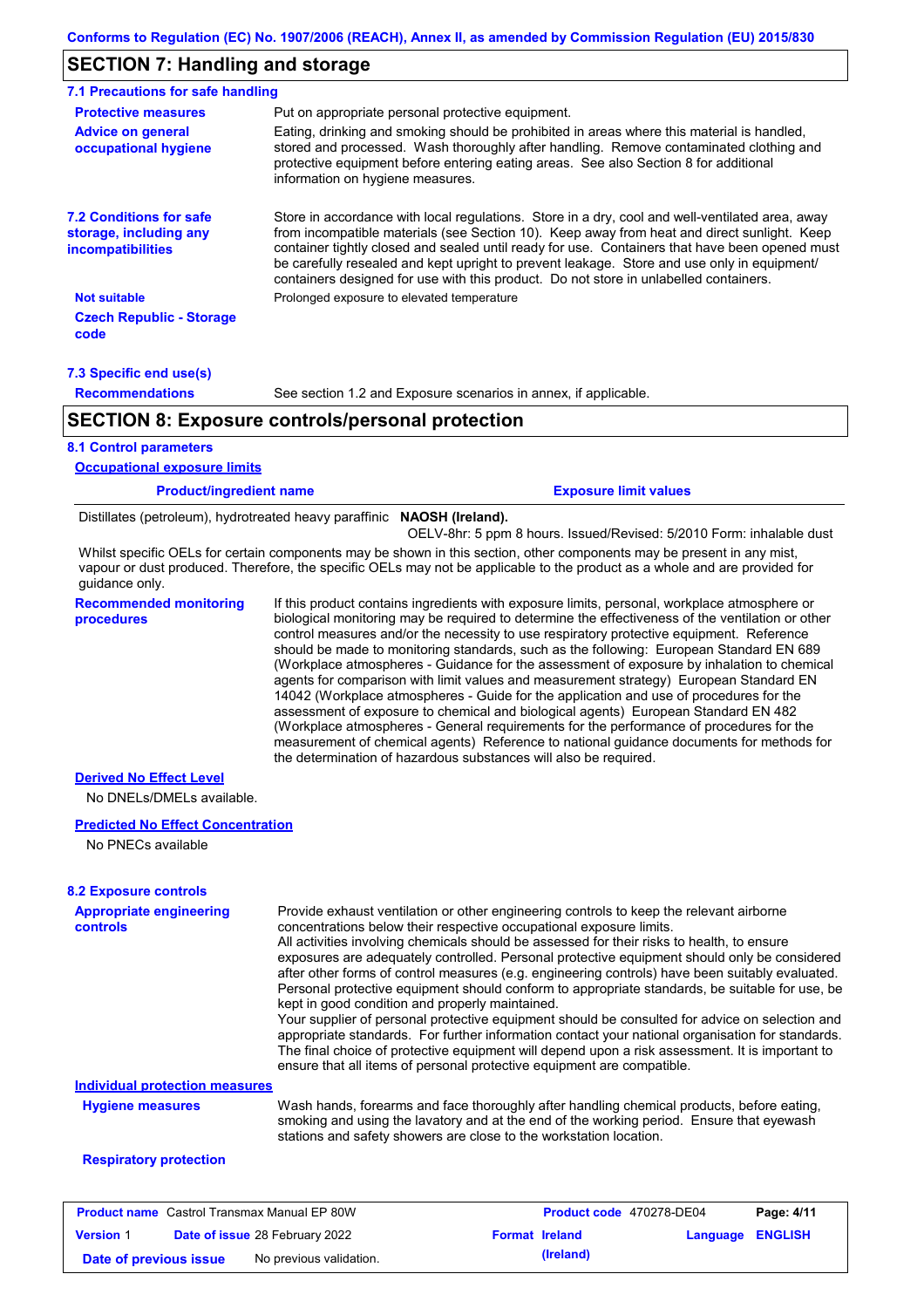# **SECTION 8: Exposure controls/personal protection**

|                            | In case of insufficient ventilation, wear suitable respiratory equipment.<br>The correct choice of respiratory protection depends upon the chemicals being handled, the<br>conditions of work and use, and the condition of the respiratory equipment. Safety procedures<br>should be developed for each intended application. Respiratory protection equipment should<br>therefore be chosen in consultation with the supplier/manufacturer and with a full assessment<br>of the working conditions.                                                                                                                                             |
|----------------------------|---------------------------------------------------------------------------------------------------------------------------------------------------------------------------------------------------------------------------------------------------------------------------------------------------------------------------------------------------------------------------------------------------------------------------------------------------------------------------------------------------------------------------------------------------------------------------------------------------------------------------------------------------|
| <b>Eye/face protection</b> | Safety glasses with side shields.                                                                                                                                                                                                                                                                                                                                                                                                                                                                                                                                                                                                                 |
| <b>Skin protection</b>     |                                                                                                                                                                                                                                                                                                                                                                                                                                                                                                                                                                                                                                                   |
| <b>Hand protection</b>     | <b>General Information:</b>                                                                                                                                                                                                                                                                                                                                                                                                                                                                                                                                                                                                                       |
|                            | Because specific work environments and material handling practices vary, safety procedures<br>should be developed for each intended application. The correct choice of protective gloves<br>depends upon the chemicals being handled, and the conditions of work and use. Most gloves<br>provide protection for only a limited time before they must be discarded and replaced (even the<br>best chemically resistant gloves will break down after repeated chemical exposures).                                                                                                                                                                  |
|                            | Gloves should be chosen in consultation with the supplier / manufacturer and taking account of<br>a full assessment of the working conditions.                                                                                                                                                                                                                                                                                                                                                                                                                                                                                                    |
|                            | Recommended: Nitrile gloves.<br><b>Breakthrough time:</b>                                                                                                                                                                                                                                                                                                                                                                                                                                                                                                                                                                                         |
|                            | Breakthrough time data are generated by glove manufacturers under laboratory test conditions<br>and represent how long a glove can be expected to provide effective permeation resistance. It<br>is important when following breakthrough time recommendations that actual workplace<br>conditions are taken into account. Always consult with your glove supplier for up-to-date<br>technical information on breakthrough times for the recommended glove type.<br>Our recommendations on the selection of gloves are as follows:                                                                                                                |
|                            | Continuous contact:                                                                                                                                                                                                                                                                                                                                                                                                                                                                                                                                                                                                                               |
|                            | Gloves with a minimum breakthrough time of 240 minutes, or >480 minutes if suitable gloves<br>can be obtained.<br>If suitable gloves are not available to offer that level of protection, gloves with shorter<br>breakthrough times may be acceptable as long as appropriate glove maintenance and<br>replacement regimes are determined and adhered to.                                                                                                                                                                                                                                                                                          |
|                            | Short-term / splash protection:                                                                                                                                                                                                                                                                                                                                                                                                                                                                                                                                                                                                                   |
|                            | Recommended breakthrough times as above.<br>It is recognised that for short-term, transient exposures, gloves with shorter breakthrough times<br>may commonly be used. Therefore, appropriate maintenance and replacement regimes must<br>be determined and rigorously followed.                                                                                                                                                                                                                                                                                                                                                                  |
|                            | <b>Glove Thickness:</b>                                                                                                                                                                                                                                                                                                                                                                                                                                                                                                                                                                                                                           |
|                            | For general applications, we recommend gloves with a thickness typically greater than 0.35 mm.                                                                                                                                                                                                                                                                                                                                                                                                                                                                                                                                                    |
|                            | It should be emphasised that glove thickness is not necessarily a good predictor of glove<br>resistance to a specific chemical, as the permeation efficiency of the glove will be dependent<br>on the exact composition of the glove material. Therefore, glove selection should also be based<br>on consideration of the task requirements and knowledge of breakthrough times.<br>Glove thickness may also vary depending on the glove manufacturer, the glove type and the<br>glove model. Therefore, the manufacturers' technical data should always be taken into account<br>to ensure selection of the most appropriate glove for the task. |
|                            | Note: Depending on the activity being conducted, gloves of varying thickness may be required<br>for specific tasks. For example:                                                                                                                                                                                                                                                                                                                                                                                                                                                                                                                  |
|                            | • Thinner gloves (down to 0.1 mm or less) may be required where a high degree of manual<br>dexterity is needed. However, these gloves are only likely to give short duration protection and<br>would normally be just for single use applications, then disposed of.                                                                                                                                                                                                                                                                                                                                                                              |
|                            | • Thicker gloves (up to 3 mm or more) may be required where there is a mechanical (as well<br>as a chemical) risk i.e. where there is abrasion or puncture potential.                                                                                                                                                                                                                                                                                                                                                                                                                                                                             |

| <b>Product name</b> Castrol Transmax Manual EP 80W |  |                                       | Product code 470278-DE04<br>Page: 5/11 |           |                         |  |
|----------------------------------------------------|--|---------------------------------------|----------------------------------------|-----------|-------------------------|--|
| <b>Version 1</b>                                   |  | <b>Date of issue 28 February 2022</b> | <b>Format Ireland</b>                  |           | <b>Language ENGLISH</b> |  |
| Date of previous issue                             |  | No previous validation.               |                                        | (Ireland) |                         |  |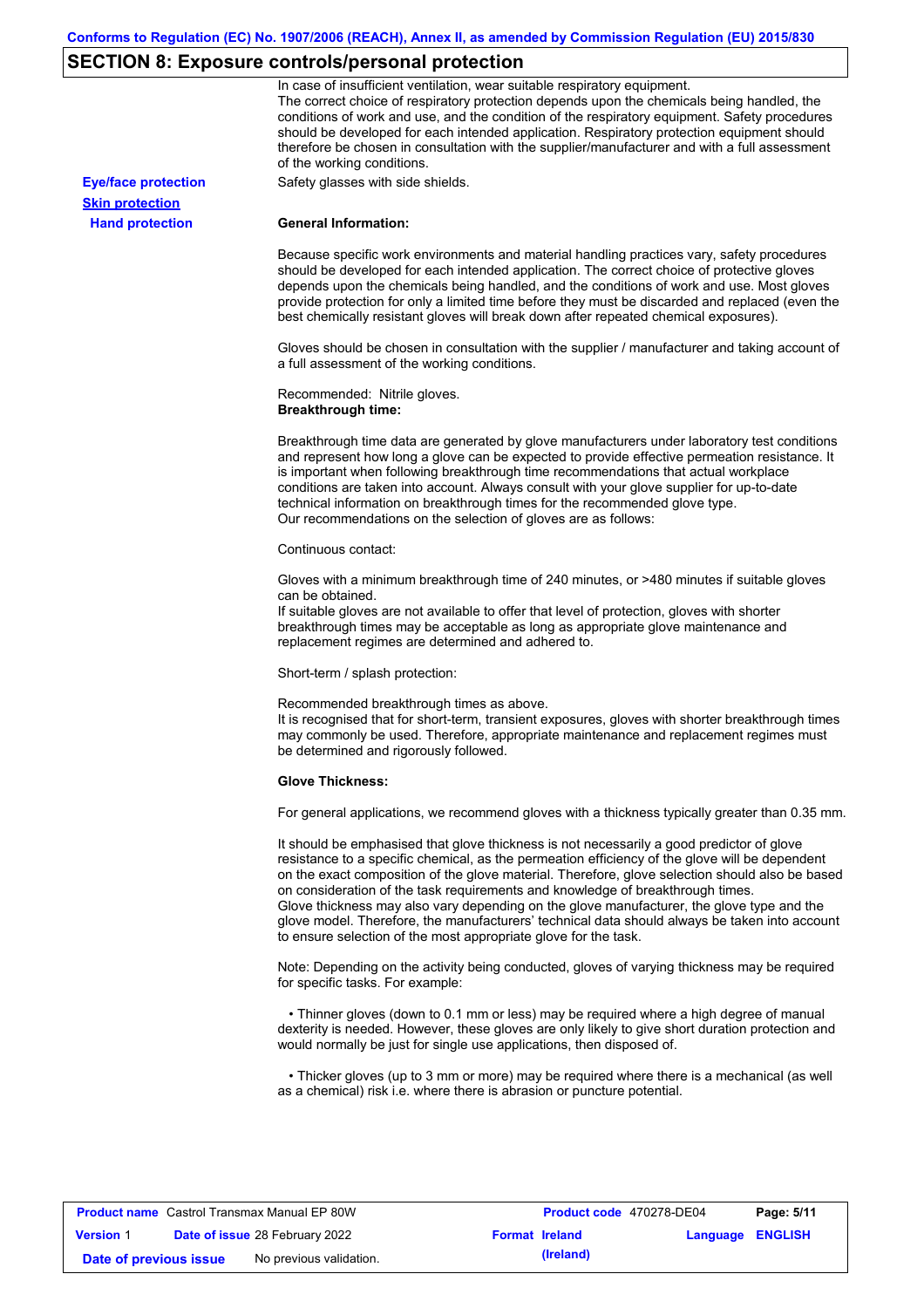# **SECTION 8: Exposure controls/personal protection**

| <b>Skin and body</b>                             | Use of protective clothing is good industrial practice.                                                                                                                                                                                                                                                                                                                                                               |
|--------------------------------------------------|-----------------------------------------------------------------------------------------------------------------------------------------------------------------------------------------------------------------------------------------------------------------------------------------------------------------------------------------------------------------------------------------------------------------------|
|                                                  | Personal protective equipment for the body should be selected based on the task being<br>performed and the risks involved and should be approved by a specialist before handling this<br>product.                                                                                                                                                                                                                     |
|                                                  | Cotton or polyester/cotton overalls will only provide protection against light superficial<br>contamination that will not soak through to the skin. Overalls should be laundered on a regular<br>basis. When the risk of skin exposure is high (e.g. when cleaning up spillages or if there is a<br>risk of splashing) then chemical resistant aprons and/or impervious chemical suits and boots<br>will be required. |
| <b>Refer to standards:</b>                       | Respiratory protection: EN 529<br>Gloves: EN 420, EN 374<br>Eye protection: EN 166<br>Filtering half-mask: EN 149<br>Filtering half-mask with valve: EN 405<br>Half-mask: EN 140 plus filter<br>Full-face mask: EN 136 plus filter<br>Particulate filters: EN 143<br>Gas/combined filters: EN 14387                                                                                                                   |
| <b>Environmental exposure</b><br><b>controls</b> | Emissions from ventilation or work process equipment should be checked to ensure they<br>comply with the requirements of environmental protection legislation. In some cases, fume<br>scrubbers, filters or engineering modifications to the process equipment will be necessary to<br>reduce emissions to acceptable levels.                                                                                         |

# **SECTION 9: Physical and chemical properties**

The conditions of measurement of all properties are at standard temperature and pressure unless otherwise indicated.

### **9.1 Information on basic physical and chemical properties**

| <b>Appearance</b>                                      |                                                                      |           |                         |                          |          |     |                         |                |
|--------------------------------------------------------|----------------------------------------------------------------------|-----------|-------------------------|--------------------------|----------|-----|-------------------------|----------------|
| <b>Physical state</b>                                  | Liquid.                                                              |           |                         |                          |          |     |                         |                |
| <b>Colour</b>                                          | Yellow. [Light]                                                      |           |                         |                          |          |     |                         |                |
| <b>Odour</b>                                           | Not available.                                                       |           |                         |                          |          |     |                         |                |
| <b>Odour threshold</b>                                 | Not available.                                                       |           |                         |                          |          |     |                         |                |
| pH                                                     | Not applicable.                                                      |           |                         |                          |          |     |                         |                |
| <b>Melting point/freezing point</b>                    | Not available.                                                       |           |                         |                          |          |     |                         |                |
| Initial boiling point and boiling<br>range             | Not available.                                                       |           |                         |                          |          |     |                         |                |
| <b>Pour point</b>                                      | -39 $^{\circ}$ C                                                     |           |                         |                          |          |     |                         |                |
| <b>Flash point</b>                                     | Open cup: >180°C (>356°F) [Cleveland]                                |           |                         |                          |          |     |                         |                |
| <b>Evaporation rate</b>                                | Not available.                                                       |           |                         |                          |          |     |                         |                |
| <b>Flammability (solid, gas)</b>                       | Not available.                                                       |           |                         |                          |          |     |                         |                |
| <b>Upper/lower flammability or</b><br>explosive limits | Not available.                                                       |           |                         |                          |          |     |                         |                |
| <b>Vapour pressure</b>                                 | Not available.                                                       |           |                         |                          |          |     |                         |                |
|                                                        |                                                                      |           | Vapour Pressure at 20°C |                          |          |     | Vapour pressure at 50°C |                |
|                                                        | <b>Ingredient name</b>                                               | mm Hg kPa |                         | <b>Method</b>            | mm<br>Hg | kPa | <b>Method</b>           |                |
|                                                        | Distillates (petroleum),<br>hydrotreated heavy<br>paraffinic         | <0.08     | 0.011                   | <b>ASTM D 5191</b>       |          |     |                         |                |
| <b>Vapour density</b>                                  | Not available.                                                       |           |                         |                          |          |     |                         |                |
| <b>Relative density</b>                                | Not available.                                                       |           |                         |                          |          |     |                         |                |
| <b>Density</b>                                         | <1000 kg/m <sup>3</sup> (<1 g/cm <sup>3</sup> ) at 15 <sup>°</sup> C |           |                         |                          |          |     |                         |                |
| <b>Solubility(ies)</b>                                 | insoluble in water.                                                  |           |                         |                          |          |     |                         |                |
| <b>Partition coefficient: n-octanol/</b><br>water      | Not applicable.                                                      |           |                         |                          |          |     |                         |                |
| <b>Auto-ignition temperature</b>                       | Not available.                                                       |           |                         |                          |          |     |                         |                |
| <b>Decomposition temperature</b>                       | Not available.                                                       |           |                         |                          |          |     |                         |                |
| <b>Viscosity</b>                                       | Kinematic: 77.33 mm <sup>2</sup> /s (77.33 cSt) at 40°C              |           |                         |                          |          |     |                         |                |
|                                                        | Kinematic: 9.5 to 10.5 mm <sup>2</sup> /s (9.5 to 10.5 cSt) at 100°C |           |                         |                          |          |     |                         |                |
| <b>Explosive properties</b>                            | Not available.                                                       |           |                         |                          |          |     |                         |                |
| <b>Oxidising properties</b>                            | Not available.                                                       |           |                         |                          |          |     |                         |                |
| <b>Product name</b> Castrol Transmax Manual EP 80W     |                                                                      |           |                         | Product code 470278-DE04 |          |     |                         | Page: 6/11     |
| <b>Version 1</b><br>Date of issue 28 February 2022     |                                                                      |           |                         | <b>Format Ireland</b>    |          |     | Language                | <b>ENGLISH</b> |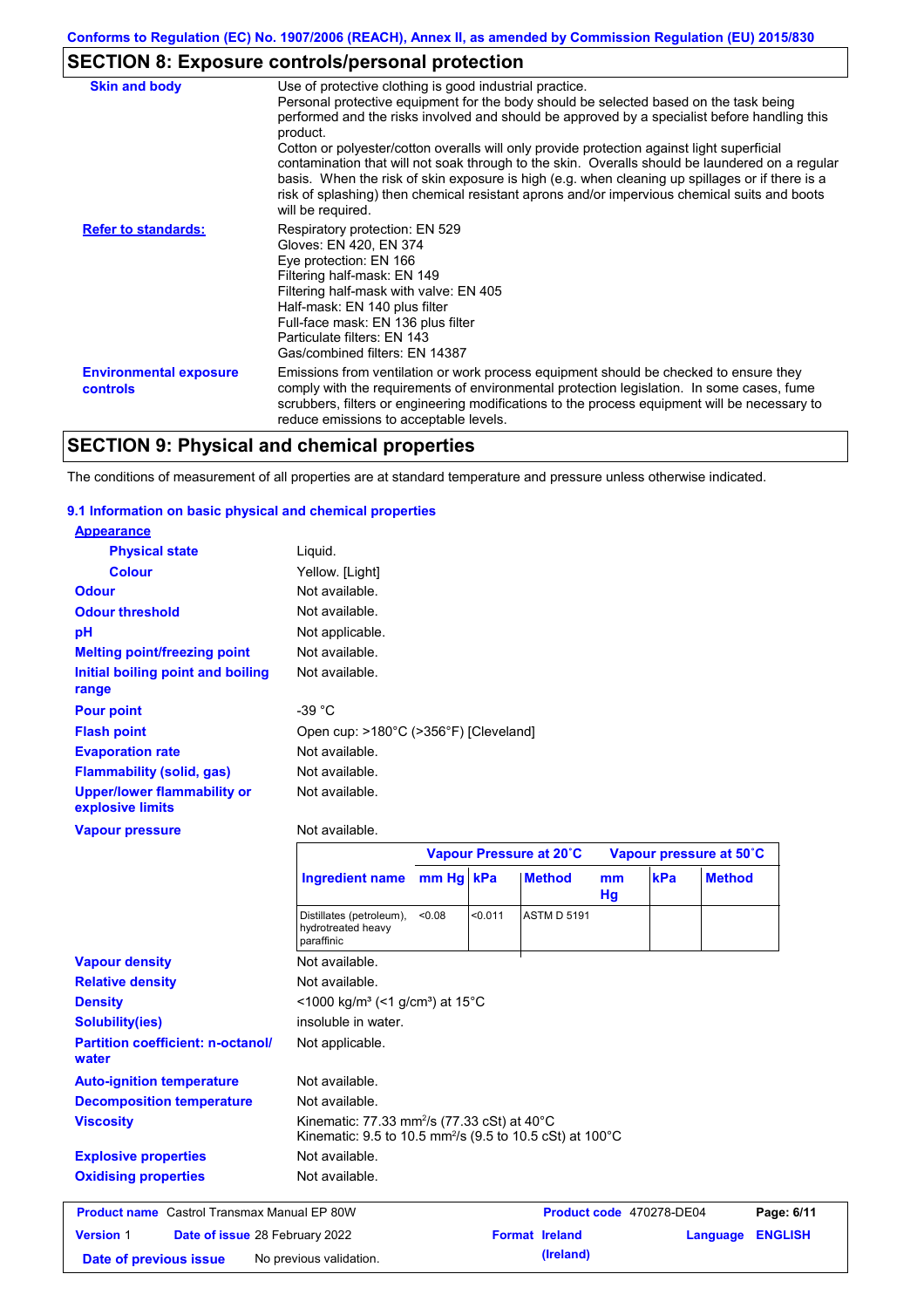# **SECTION 9: Physical and chemical properties**

# **Particle characteristics**

**9.2 Other information**

**Median particle size** Not applicable.

# No additional information.

## **SECTION 10: Stability and reactivity**

| <b>10.1 Reactivity</b>                            | No specific test data available for this product. Refer to Conditions to avoid and Incompatible<br>materials for additional information.                                |
|---------------------------------------------------|-------------------------------------------------------------------------------------------------------------------------------------------------------------------------|
| <b>10.2 Chemical stability</b>                    | The product is stable.                                                                                                                                                  |
| <b>10.3 Possibility of</b><br>hazardous reactions | Under normal conditions of storage and use, hazardous reactions will not occur.<br>Under normal conditions of storage and use, hazardous polymerisation will not occur. |
| <b>10.4 Conditions to avoid</b>                   | Avoid all possible sources of ignition (spark or flame).                                                                                                                |
| <b>10.5 Incompatible materials</b>                | Reactive or incompatible with the following materials: oxidising materials.                                                                                             |
| <b>10.6 Hazardous</b><br>decomposition products   | Under normal conditions of storage and use, hazardous decomposition products should not be<br>produced.                                                                 |

# **SECTION 11: Toxicological information**

| 11.1 Information on toxicological effects          |                                                                                                                             |
|----------------------------------------------------|-----------------------------------------------------------------------------------------------------------------------------|
| <b>Acute toxicity estimates</b>                    |                                                                                                                             |
| Not available.                                     |                                                                                                                             |
| <b>Information on likely</b><br>routes of exposure | Routes of entry anticipated: Dermal, Inhalation.                                                                            |
| <b>Potential acute health effects</b>              |                                                                                                                             |
| <b>Inhalation</b>                                  | Vapour inhalation under ambient conditions is not normally a problem due to low vapour<br>pressure.                         |
| <b>Ingestion</b>                                   | No known significant effects or critical hazards.                                                                           |
| <b>Skin contact</b>                                | Defatting to the skin. May cause skin dryness and irritation.                                                               |
| <b>Eye contact</b>                                 | No known significant effects or critical hazards.                                                                           |
|                                                    | Symptoms related to the physical, chemical and toxicological characteristics                                                |
| <b>Inhalation</b>                                  | May be harmful by inhalation if exposure to vapour, mists or fumes resulting from thermal<br>decomposition products occurs. |
| <b>Ingestion</b>                                   | No specific data.                                                                                                           |
| <b>Skin contact</b>                                | Adverse symptoms may include the following:<br>irritation<br>dryness<br>cracking                                            |
| <b>Eye contact</b>                                 | No specific data.                                                                                                           |
|                                                    | Delayed and immediate effects as well as chronic effects from short and long-term exposure                                  |
| <b>Inhalation</b>                                  | Overexposure to the inhalation of airborne droplets or aerosols may cause irritation of the<br>respiratory tract.           |
| <b>Ingestion</b>                                   | Ingestion of large quantities may cause nausea and diarrhoea.                                                               |
| <b>Skin contact</b>                                | Prolonged or repeated contact can defat the skin and lead to irritation and/or dermatitis.                                  |
| <b>Eye contact</b>                                 | Potential risk of transient stinging or redness if accidental eye contact occurs.                                           |
| <b>Potential chronic health effects</b>            |                                                                                                                             |
| <b>General</b>                                     | No known significant effects or critical hazards.                                                                           |
| <b>Carcinogenicity</b>                             | No known significant effects or critical hazards.                                                                           |
| <b>Mutagenicity</b>                                | No known significant effects or critical hazards.                                                                           |
| <b>Developmental effects</b>                       | No known significant effects or critical hazards.                                                                           |
| <b>Fertility effects</b>                           | No known significant effects or critical hazards.                                                                           |
|                                                    |                                                                                                                             |

|                        | <b>Product name</b> Castrol Transmax Manual EP 80W |                       | Product code 470278-DE04 |                         | Page: 7/11 |
|------------------------|----------------------------------------------------|-----------------------|--------------------------|-------------------------|------------|
| <b>Version 1</b>       | <b>Date of issue 28 February 2022</b>              | <b>Format Ireland</b> |                          | <b>Language ENGLISH</b> |            |
| Date of previous issue | No previous validation.                            |                       | (Ireland)                |                         |            |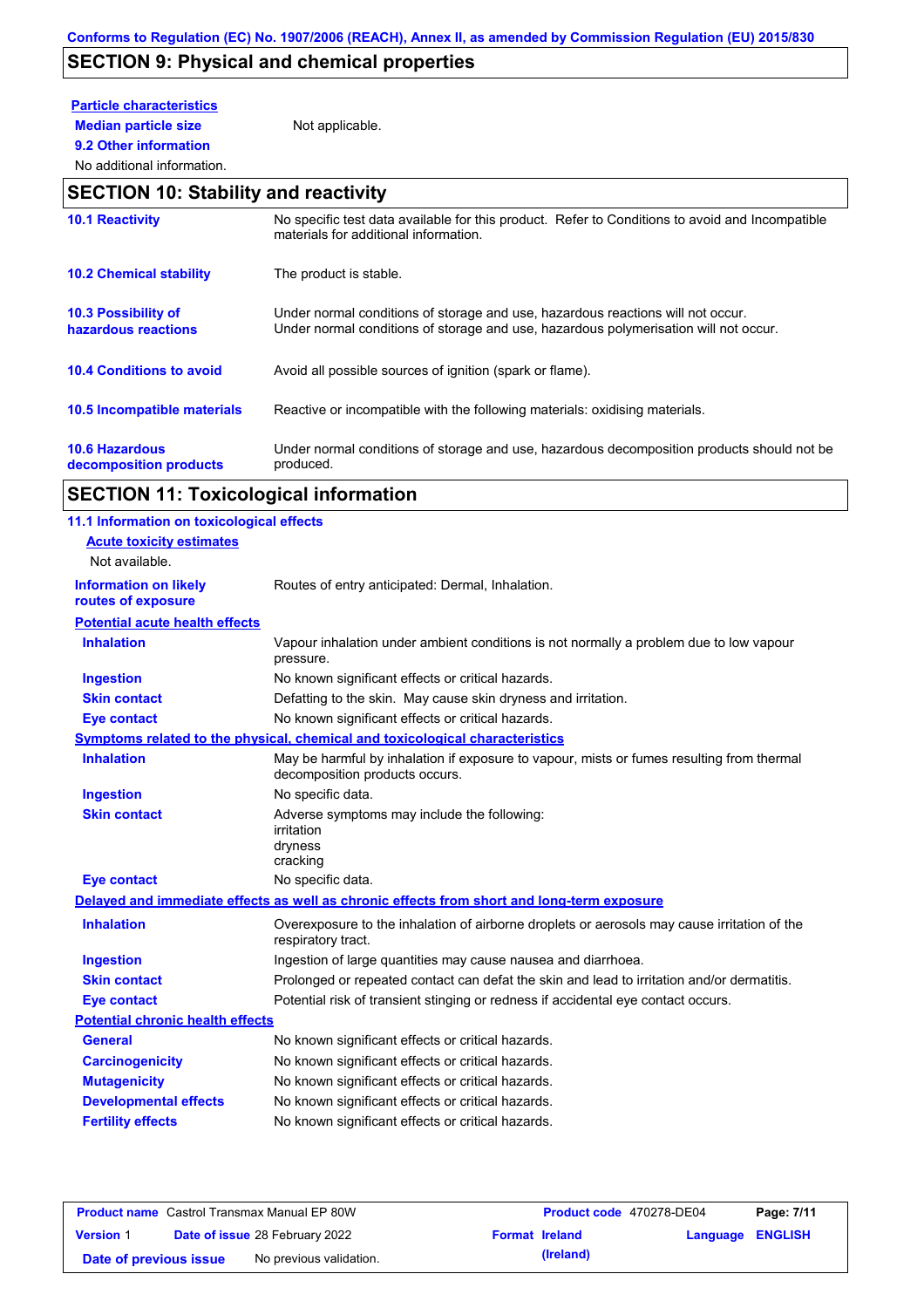### **SECTION 12: Ecological information**

### **12.1 Toxicity**

**Environmental hazards** Not classified as dangerous

### **12.2 Persistence and degradability**

Expected to be biodegradable.

### **12.3 Bioaccumulative potential**

This product is not expected to bioaccumulate through food chains in the environment.

| <b>12.4 Mobility in soil</b>                                  |                                                                      |
|---------------------------------------------------------------|----------------------------------------------------------------------|
| <b>Soil/water partition</b><br>coefficient (K <sub>oc</sub> ) | Not available.                                                       |
| <b>Mobility</b>                                               | Spillages may penetrate the soil causing ground water contamination. |

### **12.5 Results of PBT and vPvB assessment**

Product does not meet the criteria for PBT or vPvB according to Regulation (EC) No. 1907/2006, Annex XIII.

### **12.6 Other adverse effects**

| <b>Other ecological information</b> | Spills may form a film on water surfaces causing physical damage to organisms. Oxygen |
|-------------------------------------|---------------------------------------------------------------------------------------|
|                                     | transfer could also be impaired.                                                      |

### **SECTION 13: Disposal considerations**

### **13.1 Waste treatment methods**

### **Product**

**Methods of disposal**

Where possible, arrange for product to be recycled. Dispose of via an authorised person/ licensed waste disposal contractor in accordance with local regulations.

### **Hazardous waste** Yes.

### **European waste catalogue (EWC)**

| Waste code | <b>Waste designation</b>                                         |
|------------|------------------------------------------------------------------|
| $130205*$  | Imineral-based non-chlorinated engine, gear and lubricating oils |

However, deviation from the intended use and/or the presence of any potential contaminants may require an alternative waste disposal code to be assigned by the end user.

### **Packaging**

| <b>Methods of disposal</b> | Where possible, arrange for product to be recycled. Dispose of via an authorised person/<br>licensed waste disposal contractor in accordance with local regulations.                                                                    |
|----------------------------|-----------------------------------------------------------------------------------------------------------------------------------------------------------------------------------------------------------------------------------------|
| <b>Special precautions</b> | This material and its container must be disposed of in a safe way. Empty containers or liners<br>may retain some product residues. Avoid dispersal of spilt material and runoff and contact with<br>soil, waterways, drains and sewers. |
| <b>References</b>          | Commission 2014/955/EU<br>Directive 2008/98/EC                                                                                                                                                                                          |

## **SECTION 14: Transport information**

|                                                                                                                                  | <b>ADR/RID</b>                                     | <b>ADN</b>     | <b>IMDG</b>              | <b>IATA</b>                       |
|----------------------------------------------------------------------------------------------------------------------------------|----------------------------------------------------|----------------|--------------------------|-----------------------------------|
| 14.1 UN number                                                                                                                   | Not regulated.                                     | Not regulated. | Not regulated.           | Not regulated.                    |
| 14.2 UN proper<br>shipping name                                                                                                  |                                                    | -              |                          |                                   |
| <b>14.3 Transport</b><br>hazard class(es)                                                                                        |                                                    |                |                          |                                   |
| <b>14.4 Packing</b><br>group                                                                                                     |                                                    | -              |                          |                                   |
| 14.5<br><b>Environmental</b><br>hazards                                                                                          | No.                                                | No.            | No.                      | No.                               |
|                                                                                                                                  | <b>Product name</b> Castrol Transmax Manual EP 80W |                | Product code 470278-DE04 | Page: 8/11                        |
| <b>Version 1</b><br><b>Format Ireland</b><br>Date of issue 28 February 2022<br>No previous validation.<br>Date of previous issue |                                                    |                | (Ireland)                | <b>ENGLISH</b><br><b>Language</b> |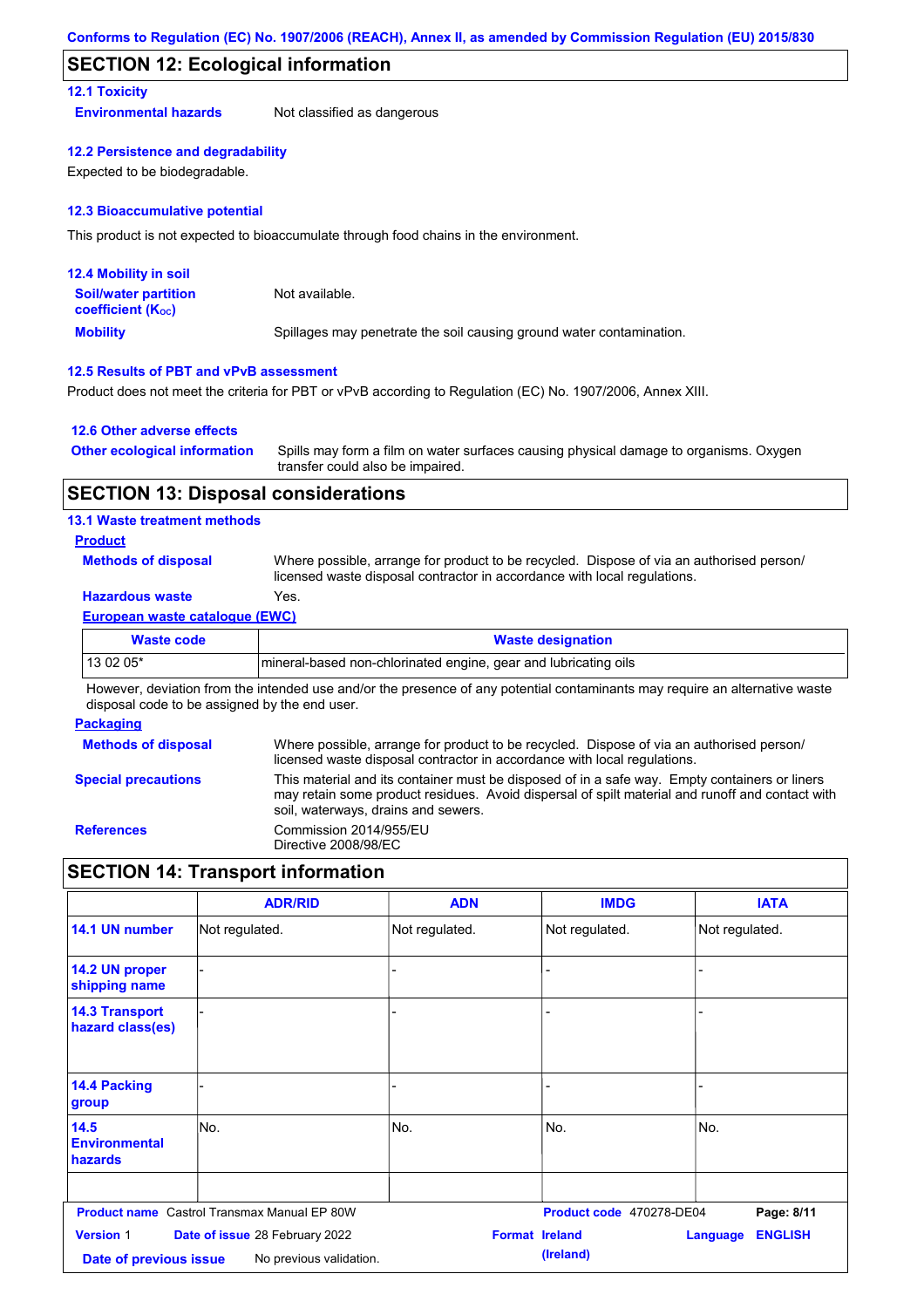|                                                                                                        |                                        | Conforms to Regulation (EC) No. 1907/2006 (REACH), Annex II, as amended by Commission Regulation (EU) 2015/830                                                                            |  |
|--------------------------------------------------------------------------------------------------------|----------------------------------------|-------------------------------------------------------------------------------------------------------------------------------------------------------------------------------------------|--|
| <b>SECTION 14: Transport information</b>                                                               |                                        |                                                                                                                                                                                           |  |
| <b>Additional</b><br><b>information</b>                                                                |                                        |                                                                                                                                                                                           |  |
|                                                                                                        |                                        |                                                                                                                                                                                           |  |
| <b>14.6 Special precautions for</b><br>user                                                            | Not available.                         |                                                                                                                                                                                           |  |
| <b>14.7 Transport in bulk</b><br>according to IMO<br><b>instruments</b>                                | Not available.                         |                                                                                                                                                                                           |  |
| <b>SECTION 15: Regulatory information</b>                                                              |                                        |                                                                                                                                                                                           |  |
| 15.1 Safety, health and environmental regulations/legislation specific for the substance or mixture    |                                        |                                                                                                                                                                                           |  |
| EU Regulation (EC) No. 1907/2006 (REACH)                                                               |                                        |                                                                                                                                                                                           |  |
| <b>Annex XIV - List of substances subject to authorisation</b>                                         |                                        |                                                                                                                                                                                           |  |
| <b>Annex XIV</b>                                                                                       |                                        |                                                                                                                                                                                           |  |
| None of the components are listed.                                                                     |                                        |                                                                                                                                                                                           |  |
| <b>Substances of very high concern</b>                                                                 |                                        |                                                                                                                                                                                           |  |
| None of the components are listed.                                                                     |                                        |                                                                                                                                                                                           |  |
| EU Regulation (EC) No. 1907/2006 (REACH)                                                               |                                        |                                                                                                                                                                                           |  |
| <b>Annex XVII - Restrictions</b><br>on the manufacture.<br>placing on the market<br>and use of certain | Not applicable.                        |                                                                                                                                                                                           |  |
| dangerous substances,<br>mixtures and articles                                                         |                                        |                                                                                                                                                                                           |  |
| <b>Other regulations</b>                                                                               |                                        |                                                                                                                                                                                           |  |
| <b>REACH Status</b>                                                                                    | current requirements of REACH.         | The company, as identified in Section 1, sells this product in the EU in compliance with the                                                                                              |  |
| <b>United States inventory</b><br>(TSCA 8b)                                                            | All components are active or exempted. |                                                                                                                                                                                           |  |
| <b>Australia inventory (AIIC)</b>                                                                      | All components are listed or exempted. |                                                                                                                                                                                           |  |
| <b>Canada inventory</b>                                                                                | All components are listed or exempted. |                                                                                                                                                                                           |  |
| <b>China inventory (IECSC)</b>                                                                         | All components are listed or exempted. |                                                                                                                                                                                           |  |
| <b>Japan inventory (CSCL)</b>                                                                          | All components are listed or exempted. |                                                                                                                                                                                           |  |
| <b>Korea inventory (KECI)</b>                                                                          | All components are listed or exempted. |                                                                                                                                                                                           |  |
| <b>Philippines inventory</b><br>(PICCS)                                                                | At least one component is not listed.  |                                                                                                                                                                                           |  |
| <b>Taiwan Chemical</b><br><b>Substances Inventory</b><br>(TCSI)                                        | All components are listed or exempted. |                                                                                                                                                                                           |  |
| Ozone depleting substances (1005/2009/EU)                                                              |                                        |                                                                                                                                                                                           |  |
| Not listed.                                                                                            |                                        |                                                                                                                                                                                           |  |
| Prior Informed Consent (PIC) (649/2012/EU)<br>Not listed.                                              |                                        |                                                                                                                                                                                           |  |
|                                                                                                        |                                        |                                                                                                                                                                                           |  |
| <b>Persistent Organic Pollutants</b><br>Not listed.                                                    |                                        |                                                                                                                                                                                           |  |
| EU - Water framework directive - Priority substances                                                   |                                        |                                                                                                                                                                                           |  |
| None of the components are listed.                                                                     |                                        |                                                                                                                                                                                           |  |
| <b>Seveso Directive</b>                                                                                |                                        |                                                                                                                                                                                           |  |
| This product is not controlled under the Seveso Directive.                                             |                                        |                                                                                                                                                                                           |  |
|                                                                                                        |                                        |                                                                                                                                                                                           |  |
| <b>15.2 Chemical safety</b><br>assessment                                                              |                                        | A Chemical Safety Assessment has been carried out for one or more of the substances within<br>this mixture. A Chemical Safety Assessment has not been carried out for the mixture itself. |  |

| <b>Product name</b> Castrol Transmax Manual EP 80W |  |                                       | <b>Product code</b> 470278-DE04 |                       | Page: 9/11              |  |
|----------------------------------------------------|--|---------------------------------------|---------------------------------|-----------------------|-------------------------|--|
| <b>Version 1</b>                                   |  | <b>Date of issue 28 February 2022</b> |                                 | <b>Format Ireland</b> | <b>Language ENGLISH</b> |  |
| Date of previous issue                             |  | No previous validation.               |                                 | (Ireland)             |                         |  |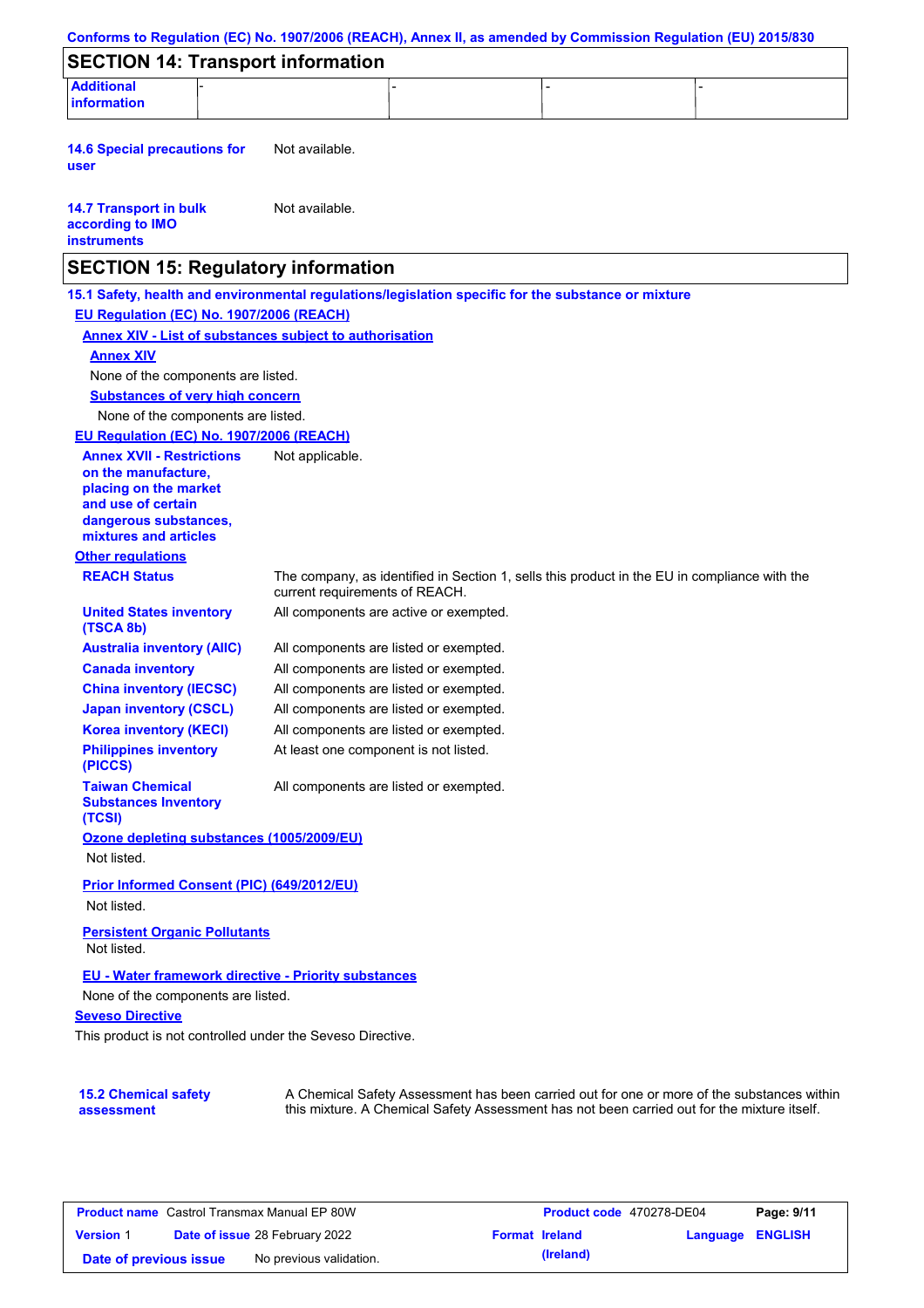## **SECTION 16: Other information**

| <b>Abbreviations and acronyms</b> | ADN = European Provisions concerning the International Carriage of Dangerous Goods by<br>Inland Waterway |
|-----------------------------------|----------------------------------------------------------------------------------------------------------|
|                                   | ADR = The European Agreement concerning the International Carriage of Dangerous Goods by<br>Road         |
|                                   | ATE = Acute Toxicity Estimate                                                                            |
|                                   | <b>BCF</b> = Bioconcentration Factor                                                                     |
|                                   | CAS = Chemical Abstracts Service                                                                         |
|                                   | CLP = Classification, Labelling and Packaging Regulation [Regulation (EC) No. 1272/2008]                 |
|                                   | CSA = Chemical Safety Assessment                                                                         |
|                                   | CSR = Chemical Safety Report                                                                             |
|                                   | DMEL = Derived Minimal Effect Level                                                                      |
|                                   | DNEL = Derived No Effect Level                                                                           |
|                                   | EINECS = European Inventory of Existing Commercial chemical Substances                                   |
|                                   | ES = Exposure Scenario                                                                                   |
|                                   | EUH statement = CLP-specific Hazard statement                                                            |
|                                   | EWC = European Waste Catalogue                                                                           |
|                                   | GHS = Globally Harmonized System of Classification and Labelling of Chemicals                            |
|                                   | IATA = International Air Transport Association                                                           |
|                                   | IBC = Intermediate Bulk Container                                                                        |
|                                   | IMDG = International Maritime Dangerous Goods                                                            |
|                                   | LogPow = logarithm of the octanol/water partition coefficient                                            |
|                                   | MARPOL = International Convention for the Prevention of Pollution From Ships, 1973 as                    |
|                                   | modified by the Protocol of 1978. ("Marpol" = marine pollution)                                          |
|                                   | OECD = Organisation for Economic Co-operation and Development                                            |
|                                   | PBT = Persistent, Bioaccumulative and Toxic                                                              |
|                                   | <b>PNEC</b> = Predicted No Effect Concentration                                                          |
|                                   | REACH = Registration, Evaluation, Authorisation and Restriction of Chemicals Regulation                  |
|                                   | [Regulation (EC) No. 1907/2006]                                                                          |
|                                   | RID = The Regulations concerning the International Carriage of Dangerous Goods by Rail                   |
|                                   | <b>RRN = REACH Registration Number</b>                                                                   |
|                                   | SADT = Self-Accelerating Decomposition Temperature                                                       |
|                                   | SVHC = Substances of Very High Concern                                                                   |
|                                   | STOT-RE = Specific Target Organ Toxicity - Repeated Exposure                                             |
|                                   | STOT-SE = Specific Target Organ Toxicity - Single Exposure                                               |
|                                   | TWA = Time weighted average                                                                              |
|                                   | $UN = United Nations$                                                                                    |
|                                   | $UVCB = Complex\;hydrocarbon\; substance$<br>VOC = Volatile Organic Compound                             |
|                                   | vPvB = Very Persistent and Very Bioaccumulative                                                          |
|                                   | Varies = may contain one or more of the following 64741-88-4 / RRN 01-2119488706-23,                     |
|                                   | 64741-89-5 / RRN 01-2119487067-30, 64741-95-3 / RRN 01-2119487081-40, 64741-96-4/ RRN                    |
|                                   | 01-2119483621-38, 64742-01-4 / RRN 01-2119488707-21, 64742-44-5 / RRN                                    |
|                                   | 01-2119985177-24, 64742-45-6, 64742-52-5 / RRN 01-2119467170-45, 64742-53-6 / RRN                        |
|                                   | 01-2119480375-34, 64742-54-7 / RRN 01-2119484627-25, 64742-55-8 / RRN                                    |
|                                   | 01-2119487077-29, 64742-56-9 / RRN 01-2119480132-48, 64742-57-0 / RRN                                    |
|                                   | 01-2119489287-22, 64742-58-1, 64742-62-7 / RRN 01-2119480472-38, 64742-63-8,                             |
|                                   | 64742-65-0 / RRN 01-2119471299-27, 64742-70-7 / RRN 01-2119487080-42, 72623-85-9 /                       |
|                                   | RRN 01-2119555262-43, 72623-86-0 / RRN 01-2119474878-16, 72623-87-1 / RRN                                |
|                                   | 01-2119474889-13                                                                                         |
|                                   |                                                                                                          |

### **Procedure used to derive the classification according to Regulation (EC) No. 1272/2008 [CLP/GHS]**

| <b>Classification</b><br>Not classified.               |                                                                                 | <b>Justification</b> |  |  |
|--------------------------------------------------------|---------------------------------------------------------------------------------|----------------------|--|--|
|                                                        |                                                                                 |                      |  |  |
| <b>Full text of abbreviated H</b><br><b>statements</b> | Not applicable.                                                                 |                      |  |  |
| <b>Full text of classifications</b><br>[CLP/GHS]       | Not applicable.                                                                 |                      |  |  |
| <b>History</b>                                         |                                                                                 |                      |  |  |
| Date of issue/Date of<br>revision                      | 28/02/2022.                                                                     |                      |  |  |
| Date of previous issue                                 | No previous validation.                                                         |                      |  |  |
| <b>Prepared by</b>                                     | <b>Product Stewardship</b>                                                      |                      |  |  |
|                                                        | $\nabla$ Indicates information that has changed from previously issued version. |                      |  |  |
| <b>Notice to reader</b>                                |                                                                                 |                      |  |  |

| <b>Product name</b> Castrol Transmax Manual EP 80W |  |                                       | Product code 470278-DE04 |                       | Page: 10/11      |  |
|----------------------------------------------------|--|---------------------------------------|--------------------------|-----------------------|------------------|--|
| <b>Version 1</b>                                   |  | <b>Date of issue 28 February 2022</b> |                          | <b>Format Ireland</b> | Language ENGLISH |  |
| Date of previous issue                             |  | No previous validation.               |                          | (Ireland)             |                  |  |